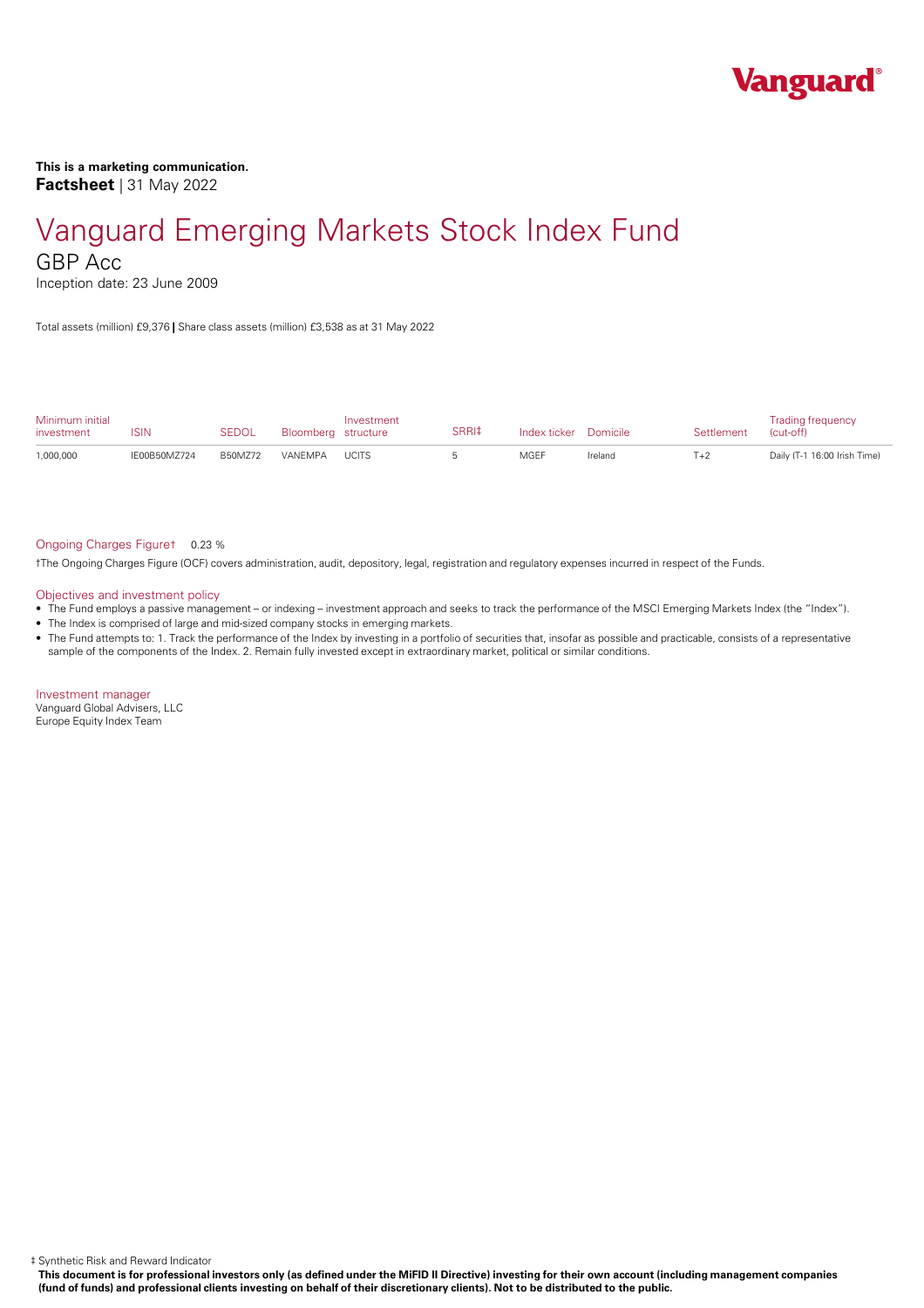### Vanguard Emerging Markets Stock Index Fund GBP Acc

#### Performance summary\*\*

GBP**—**Vanguard Emerging Markets Stock Index Fund Benchmark — MSCI Emerging Markets Index



|                        | 01 Jun 2017<br>31 May 2018 | 01 Jun 2018<br>31 May 2019 | 01 Jun 2019<br>$\overline{\phantom{a}}$<br>31 May 2020 | 01 Jun 2020<br>31 May 2021 | 01 Jun 2021<br>31 May 2022 |
|------------------------|----------------------------|----------------------------|--------------------------------------------------------|----------------------------|----------------------------|
| Fund (Net of expenses) | 9.91%                      | $-3.37\%$                  | $-2.67\%$                                              | 30.79%                     | $-9.77\%$                  |
| Benchmark              | 10.63%                     | $-3.61\%$                  | $-2.52\%$                                              | 31.33%                     | $-9.57\%$                  |

| Performance**          | month | Quarter  | Year to<br>date | year     | 3 years | 5 years | 10 years | Since<br>inception |
|------------------------|-------|----------|-----------------|----------|---------|---------|----------|--------------------|
| Fund (Net of expenses) | 0.11% | $-0.67%$ | $-5.21%$        | $-9.77%$ | 4.73%   | 4.05%   | 6.02%    | 7.38%              |
| Benchmark              | 0.06% | $-1.30%$ | $-5.17%$        | $-9.57%$ | 5.00%   | 4.30%   | 6.27%    | 7.69%              |

\*\*In this document the performance displayed for the Fund(s) and therefore relative performance to the benchmark index may be impacted by swing pricing. The NAV of a Fund may swing according to subscription/redemption activity so that transaction costs caused by these cashflows are notborne by the existing holders in a Fund. The benchmark index is not affected by swing pricing and therefore you may see tracking difference between the performance of the Fund and the benchmark. Performance and Data is calculated on closing NAV as at 31 May 2022.

**Past performance is not a reliable indicator of future results.**

Source: Vanguard; MSCI Emerging Markets Index

#### Key investment risks

The value of equities and equity-related securities can be affected by daily stock market movements. Other influential factors include political, economic news, company earnings and significant corporate events. Emerging markets are generally more sensitive to economic and political conditions than developed markets. Other factors include greater 'Liquidity Risk', restrictions on investment or transfer of assets and failed/delayed delivery of securities or payments to the Fund. Movements in currency exchange rates can adversely affect the return of your investment.

Liquidity risk. Lower liquidity means there are insufficient buyers or sellers to allow the Fund to sell or buy investments readily.

Counterparty risk. The insolvency ofany institutions providing services such as safekeeping of assets or acting as counterparty to derivatives or other instruments, may expose the Fund to financial loss.

Index tracking risk.The Fund is not expected to track the performance of the Index at all times with perfect accuracy. The Fund is, however, expected to provide investment results that, before expenses, generally correspond to the price and yield performance of the Index.

Please also read the risk factors section in the prospectus and the Key Investor Information Document, both of which are available on the Vanguard website.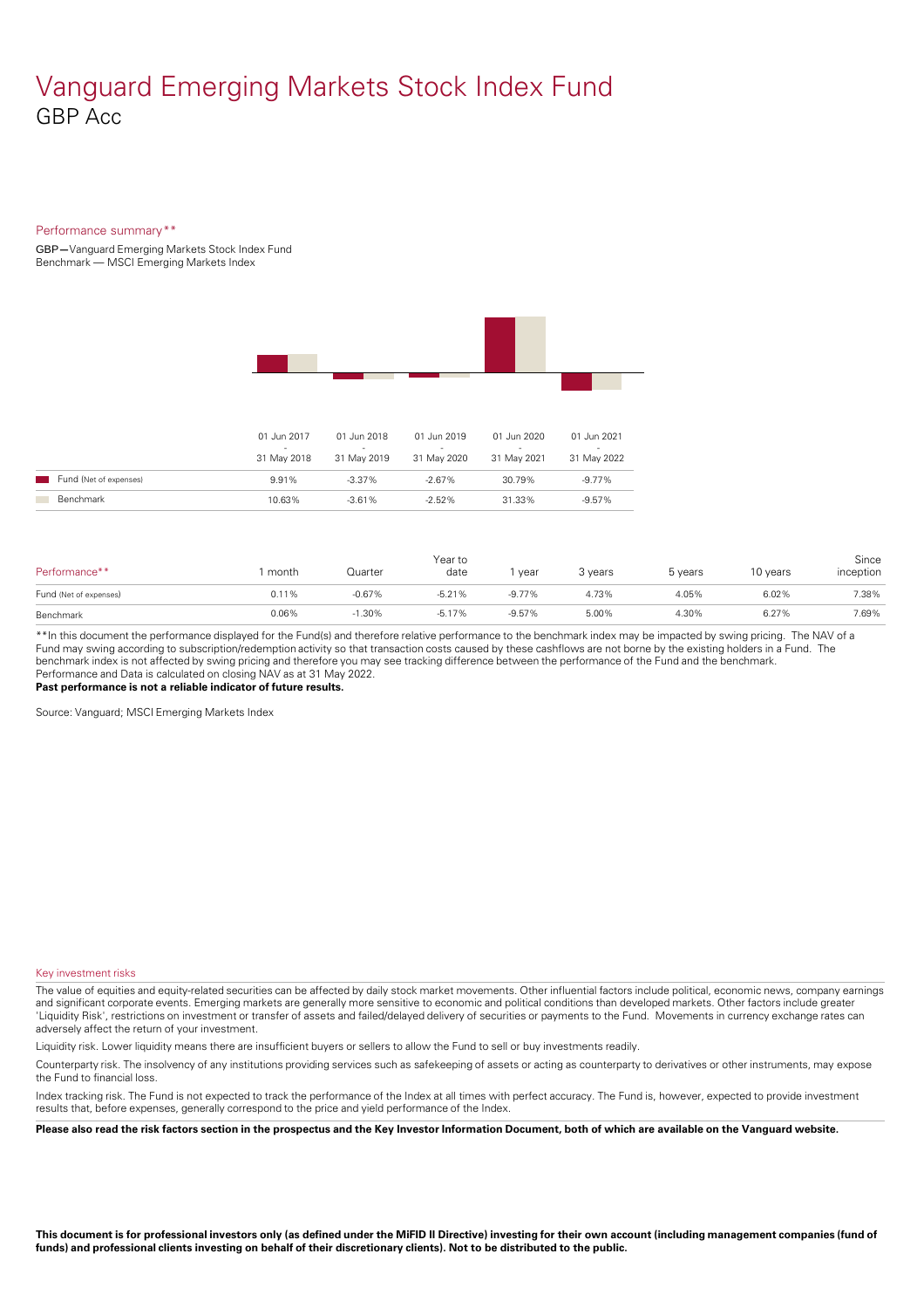# Vanguard Emerging Markets Stock Index Fund GBP Acc

### Data as at 31 May 2022 unless otherwise stated.

| <b>Characteristics</b>  | Fund   | Benchmark | Тc                        |
|-------------------------|--------|-----------|---------------------------|
| Number of stocks        | 1,420  | 1,393     | $\overline{\mathsf{Tai}}$ |
| Median market cap       | f24.4B | £25.3B    | Sar                       |
| Price/earnings ratio    | 11.5x  | 11.5x     | Ter                       |
| Price/book ratio        | 1.9x   | 1.9x      | Alit                      |
| Return on equity        | 14.6%  | 14.6%     | Me                        |
| Earnings growth rate    | 13.0%  | 12.1%     | Rel                       |
| Turnover rate           | $-28%$ |           | Val                       |
| Equity yield (dividend) | 2.7%   | 2.6%      | Chi                       |
|                         |        |           | $\sim$ $\sim$             |

The PTR (Portfolio Turnover Rate) approach considers the total security purchases and sales, the total subscriptions and redemptions and the average net assets of the fund to calculate the turnover figure. Data as at 31 March 2022.

#### Top 10 holdings

| Taiwan Semiconductor Manufacturing Co. Ltd. | 6.7% |
|---------------------------------------------|------|
| Samsung Electronics Co. Ltd.                | 4.2  |
| Tencent Holdings Ltd.                       | 3.7  |
| Alibaba Group Holding Ltd.                  | 2.6  |
| Meituan                                     | 1.4  |
| Reliance Industries Ltd.                    | 1.4  |
| Vale SA                                     | 1.0  |
| China Construction Bank Corp.               | 1.0  |
| Infosys Ltd.                                | 0.9  |
| JD.com Inc.                                 | 0.8  |

Data as at 31 May 2022

#### Weighted exposure

|  | <b>Financials</b>             | 21.8%             |  | Indi  |
|--|-------------------------------|-------------------|--|-------|
|  | Information Technology        | 21.1              |  | Fne   |
|  | <b>Consumer Discretionary</b> | 12.9              |  | Hea   |
|  | <b>Communication Services</b> | 10.2 <sup>2</sup> |  | Utili |
|  | <b>Materials</b>              | 9.1               |  | Rea   |
|  | <b>Consumer Staples</b>       | 6.0               |  |       |
|  |                               |                   |  |       |

| Industrials        | 5.5% |
|--------------------|------|
| Energy             | 5.0  |
| Health Care        | 3.6  |
| Utilities          | 27   |
| <b>Real Estate</b> | 21   |

Sector categories are based on the Global Industry Classification Standard system ("GICS"), except for the "Other" category (if applicable), which includes securities that have not been provided a GICS classification as ofthe effective reporting period.

#### Market allocation

| W | China  | 30.8% | Saudi Arabia | 4.3% |
|---|--------|-------|--------------|------|
|   | Taiwan | 16.0  | South Africa | 3.8  |
|   | India  | 12.8  | Mexico       | 2.3  |
|   | Korea  | 12.7  | Indonesia    | 1.8  |
|   | Brazil | 5.6   | Thailand     |      |

#### **Source: Vanguard**

#### **Glossary for fund characteristics**

The fund characteristics section above contains a number of metrics that professional investors use to value individual stocks against a market or index average. These metrics can also be used to value and compare funds to the market by taking the average of all the stocks held in the fund and comparing them to those of the fund's benchmark index. We've provided a definition of the terms used for your convenience.

**Median market cap (capitalisation)** looks at all companies in a mutual fund portfolio and calculates the mid point market capitalisation. Market capitalisation represents the aggregate value of a company's stock.

Price **earnings ratio (P/E ratio)** of a stock is the price paid for a share divided by the annual profit earned by the firm per share. A stock with a price of £10 a share, and earnings last year of £1 a share, would have a P/E ratio of 10.

Price book ratio compares a stock's market value to its book value (the accounting value of a stock). It is calculated by dividing the current closing price of the stock by the latest quarter's book value per share.

**Return on equity** is a measure of a company's profitability that reveals how much profit a company generates with the money shareholders have invested. **Earnings growth rate** is a measure of growth in a company's net income (what remains after subtracting all the costs from a company's revenues) over a specific period

(often one year). Earnings growth can apply to previous periods or estimated data for future periods. **Turnover rate** is the total value of sales and purchases of stocks by a fund, less any subscriptions and redemptions monies into or out of a fund, expressed as a percentage of

the fund's average value, over a specified period (usually one year). **Equity yield characteristics** reflects distributions declared over the past twelve months as a percentage of the mid-market unit price, as at the date shown. It does not include

any preliminary charge and investors may be subject to tax on their distributions.